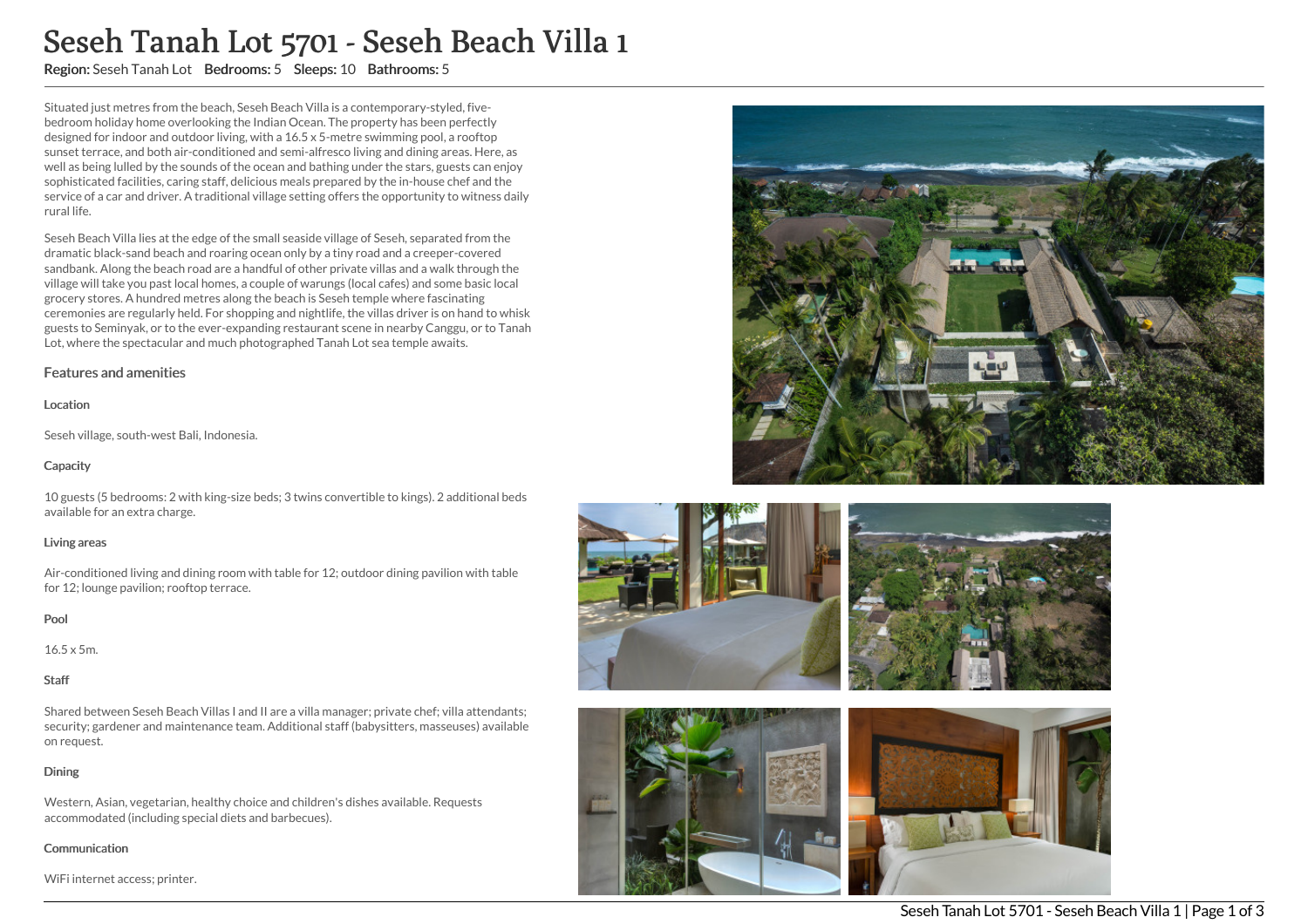#### Entertainment

Satellite TVs in all rooms; DVD players; iPod docks in each room (Bluetooth or cable through Sonos system); Xbox; PlayStation; Wii.

#### For families

Seseh Beach Villas are well equipped for families. Facilities include a baby cot and high chair, PlayStation, Xbox and Wii.

## Spa

In villa treatments selected from a comprehensive spa menu can be carried out by professional beauty therapists (extra cost applies).

#### **Transport**

Airport pick up and drop off is included and a complimentary 7-seater car is available to guests for up to 8 hours a day (petrol extra).

### Weddings and events

Seseh Beach Villas are perfectly located and set-up for weddings and special events. Parties of up to 70 people can be arranged at the villa with prior notice.

## Additional facilities

Barbecue; diesel powered back-up generator; safety deposit box.

#### Property area

1,429sqm (villa); 2,000sqm (land).

## The layout

#### Indoor living

- Air-conditioned living and dining room with floor-to-ceiling glass doors opening to the garden
- Lounge area with 60-inch satellite-channel TV, DVD player, Xbox and Playstation
- Natural breezes flow through sliding glass doors
- Integrated bar alongside dining area

## Outdoor living

- 16.5-metre swimming pool with water feature and fire bowls
- Pool deck furnished with sun loungers and umbrellas
- Large flat lawn, great for weddings and events
- Rooftop sunset terrace furnished with beanbags
- Alfresco dining pavilion beside the pool with sea views
- Open-sided living pavilion beside the pool with comfy sofas and TV

#### The rooms

Master bedroom